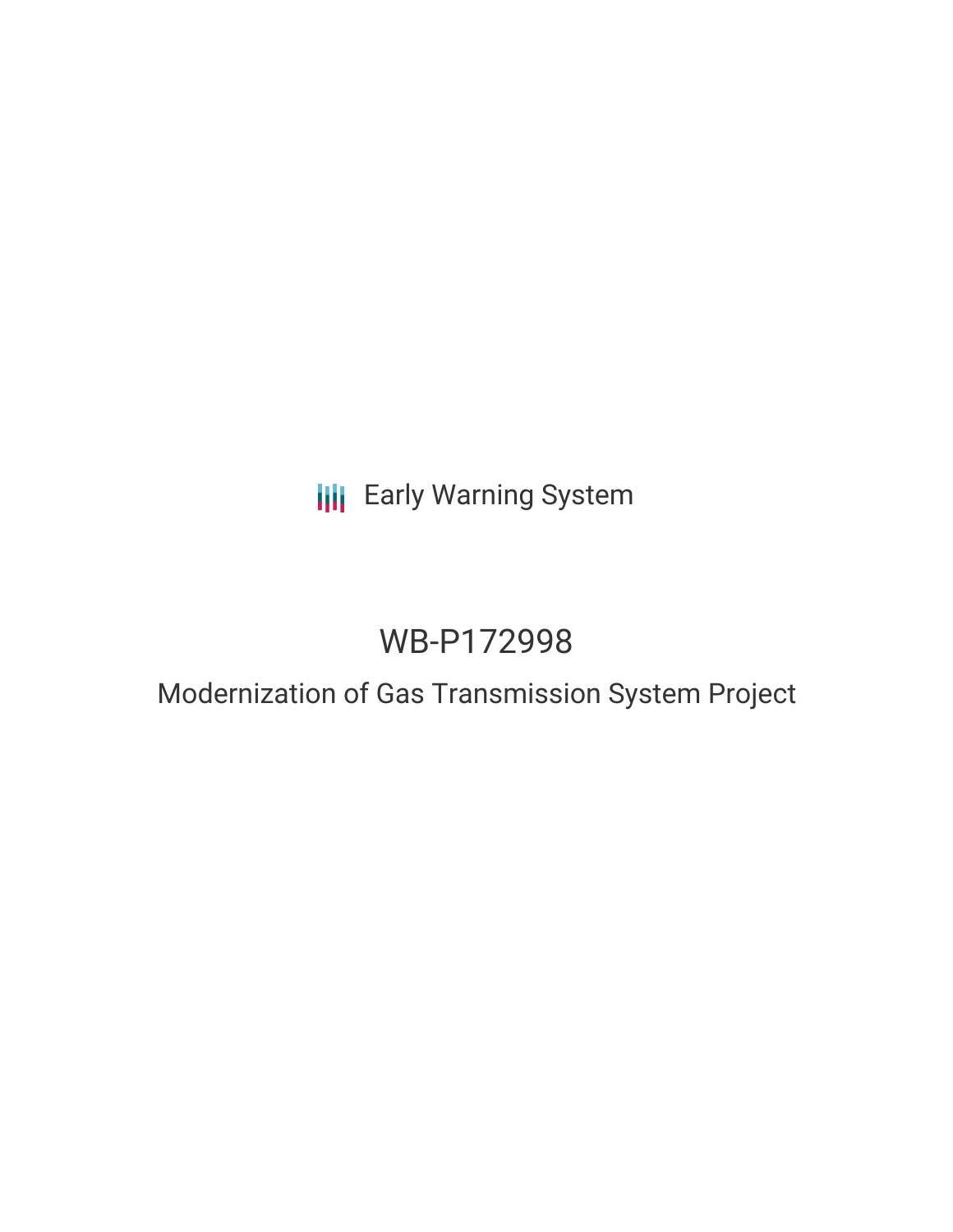

### **Quick Facts**

| <b>Countries</b>               | Ukraine          |
|--------------------------------|------------------|
| <b>Financial Institutions</b>  | World Bank (WB)  |
| <b>Status</b>                  | Proposed         |
| <b>Bank Risk Rating</b>        | B                |
| <b>Voting Date</b>             | 2020-12-01       |
| <b>Sectors</b>                 | Energy           |
| <b>Investment Type(s)</b>      | Loan             |
| <b>Investment Amount (USD)</b> | \$260.03 million |
| <b>Project Cost (USD)</b>      | \$260.03 million |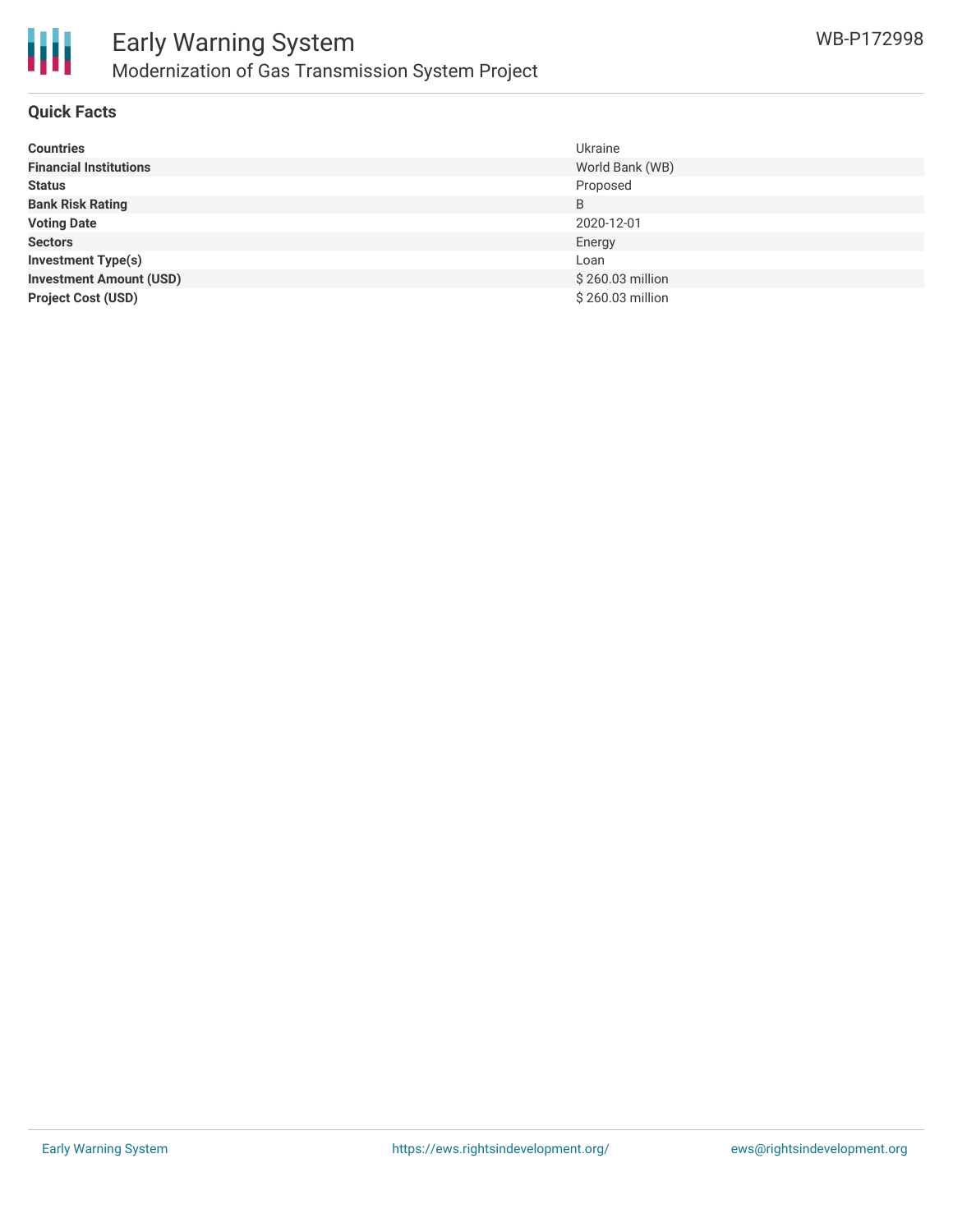

## **Project Description**

According to the Bank's website, this project aims to improve the efficiency of the natural gas Transmission System Operator (TSO) and to strengthen its technical and institutional capacity.

This will entail the following components: (i) infrastructure modernisation; (ii) modernisation of IT infrastructure; and (iii) capacity building, project management and technical assistance.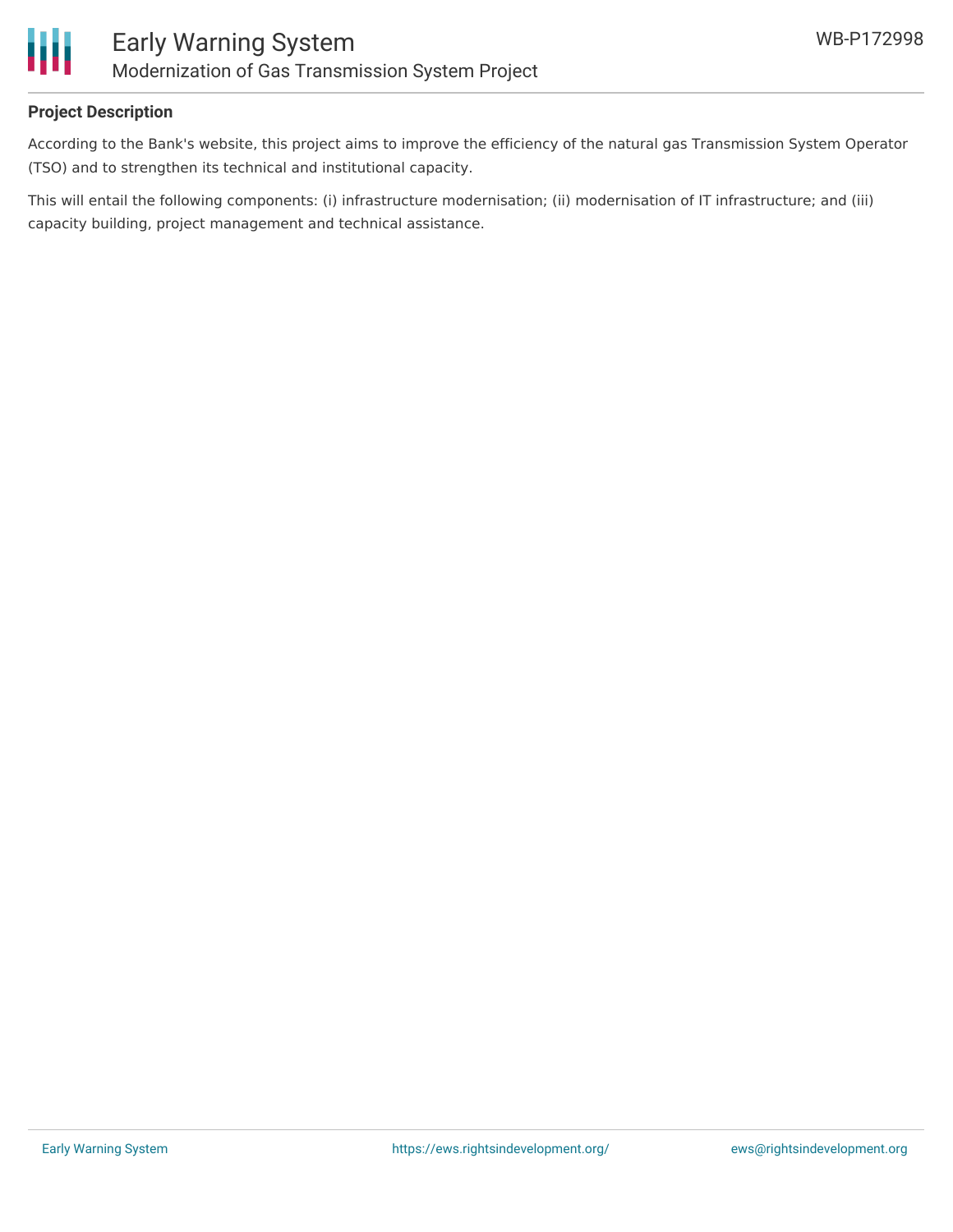

## **Investment Description**

World Bank (WB)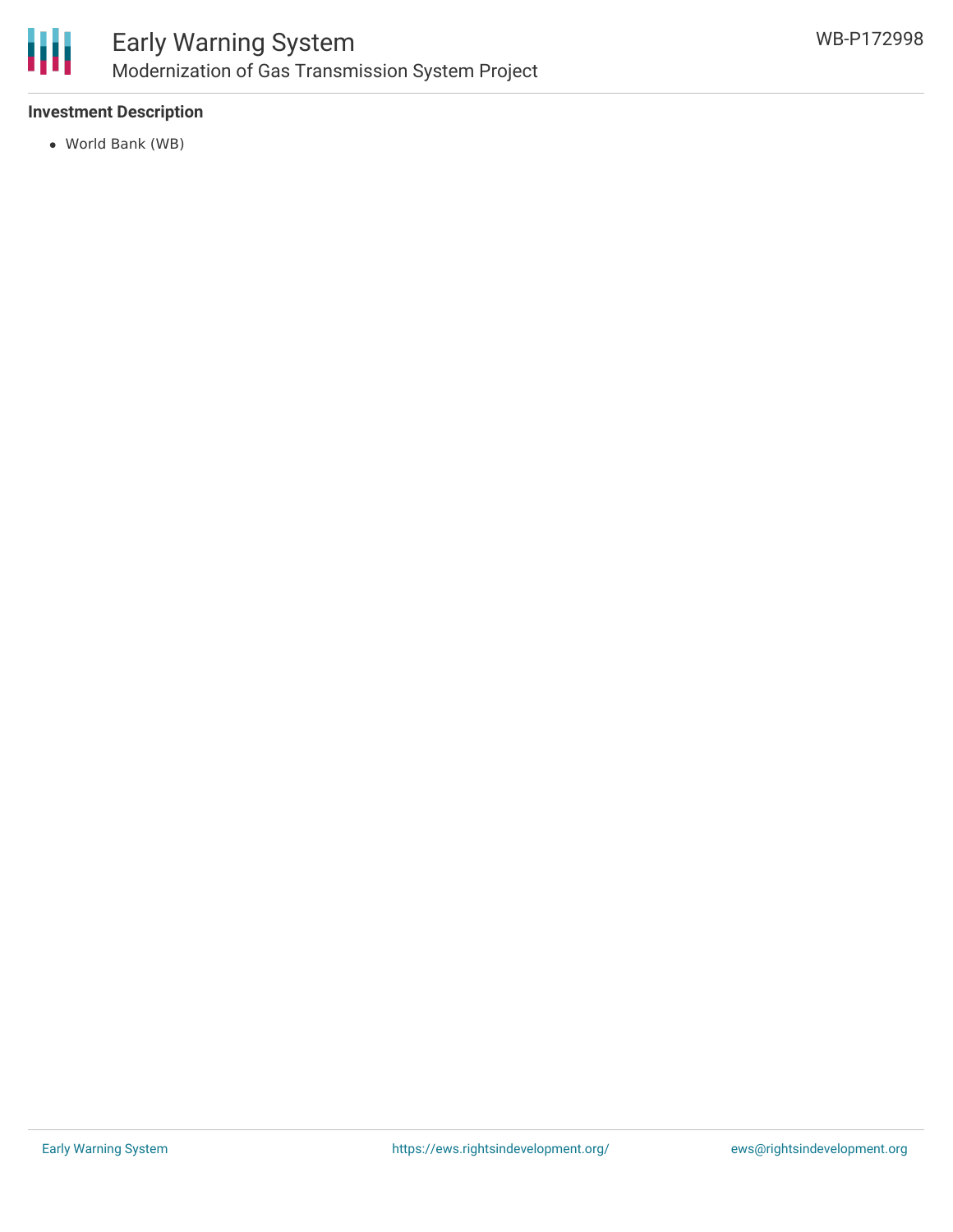### **Contact Information**

#### **Implementing Agencies**

JSC Mahistralni Gazoprovody Ukrainy (MGU): Alexander Lisnichenko, Acting Chairman of the Board [oleksandr.lisnichenko@mg.org.ua](mailto:oleksandr.lisnichenko@mg.org.ua)

Gas Transmission System Operator of Ukraine LLC: Sergiy MAKOGON, CEO [makogon-si@tsoua.com](mailto:makogon-si@tsoua.com)

#### **ACCOUNTABILITY MECHANISM OF WORLD BANK**

The World Bank Inspection Panel is the independent complaint mechanism and fact-finding body for people who believe they are likely to be, or have been, adversely affected by a World Bank-financed project. If you submit a complaint to the Inspection Panel, they may investigate to assess whether the World Bank is following its own policies and procedures for preventing harm to people or the environment. You can contact the Inspection Panel or submit a complaint by emailing ipanel@worldbank.org. You can learn more about the Inspection Panel and how to file a complaint at:

http://ewebapps.worldbank.org/apps/ip/Pages/Home.aspx.